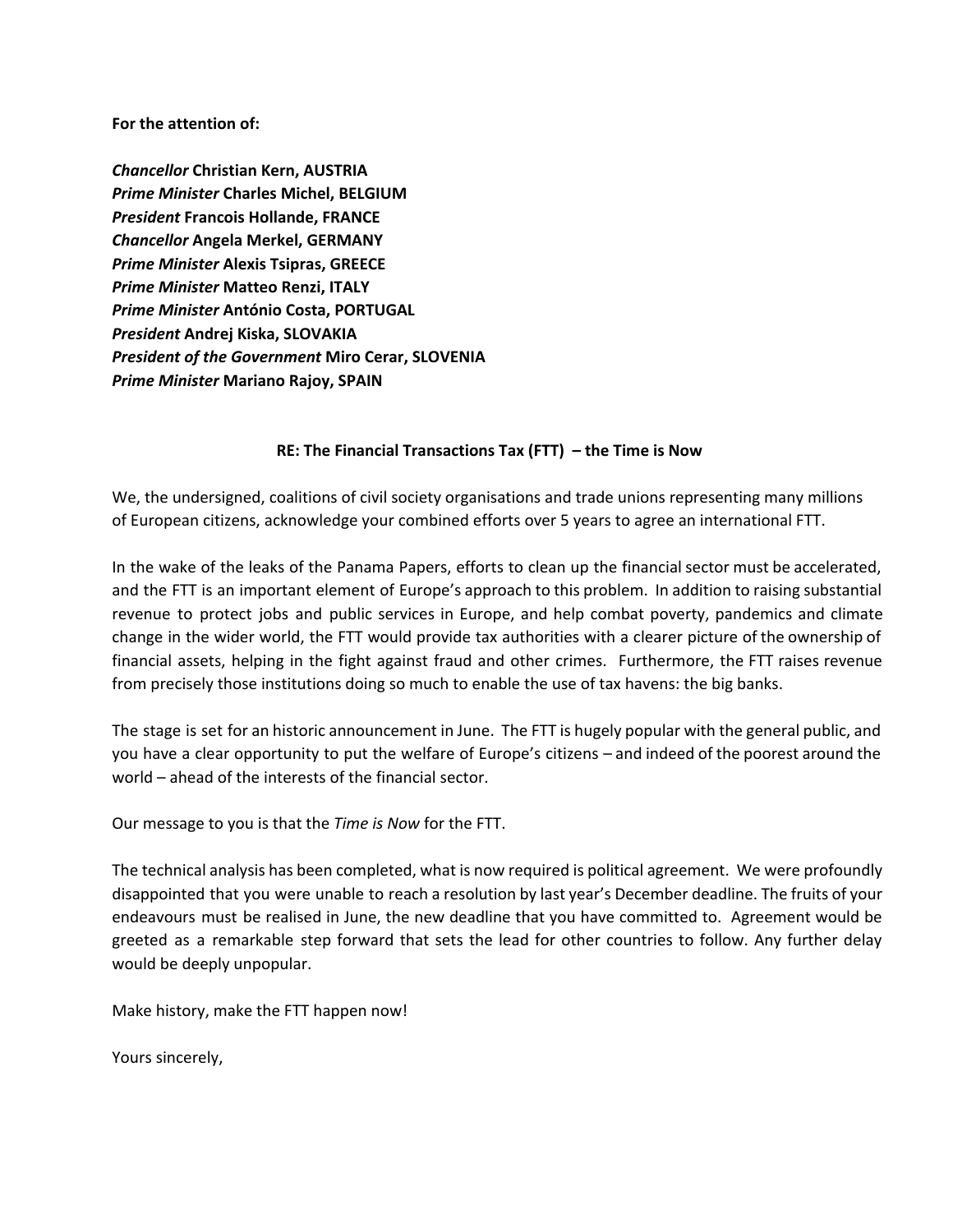## **EUROPEAN FTT COALITIONS**

**1. Austria**: On behalf of a **broad coalition of 127 civil society organisations:** *Heinz Hödl* – *Director KOO-Coordination Office of the Austrian Bishop's Conference for Development and Mission*

*Annelies Vilim– Director, Global Responsibility, Austrian Platform for Development and Humanitarian Aid Alexandra Strickner– Chairperson, ATTAC Austria*

- **2.Belgium**: On behalf of a **broad coalition of 150 civil society organisations and over 25,000 volunteers:** *Arnaud Zacharie– General Secretary, CNCD11.11.11 Stefaan Declercq– General Secretary, Oxfam Belgium Eric Goeman– Spokesperson, ATTAC Flanders Bogdan Vanden Berghe– Director, 11.11.11*
- **3.Denmark:** On behalf of the **Danish Robin Hood Coalition consisting of 12 member organisations:** *Lars Koch –IBIS, Director of Programmes & Influence*
- **4.Finland**: On behalf of a **Platform of 318 development NGOs** *Timo Lappalainen– Executive Director, KEPA (the national platform for Finnish development NGOs)*
- **5. France:**On behalf of **French NGOs and citizens supporting the French Robin Hood Tax Campaign**: *Claire Fehrenbach*– *Executive Director, Oxfam France Hakima Himmich– President, Coalition PLUS Dominique Plihon – Porte Parole, Attac France*
- **6.Germany:**On behalf of the **'Steuer gegen Armut' campaign supported by 99 civil society organisations:**

*Detlev v. Larcher– Steering Committee, Attac Germany*

- **7. Ireland:**On behalf of the **Claiming our Future FTT campaign, supported by 42 Civil Society Organisations:** *Niall Crowley– Convener, Claiming our Future*
- **8. Italy**: On behalf of the **Italian FTT coalition (60 organisations):** *Leonardo Becchetti– Spokesperson, ZeroZeroCinque*
- **9. Portugal:**On behalf of the **Portuguese Platform of 66 Development NGOs:** *Pedro Krupenski– Chair of the Board, Plataforma Portuguesa das ONGD*
- **10.Slovakia:**On behalf of the **Platform of 30 Slovak NGOs**: *Lenka Nemcova– Executive Secretary, Slovak NGDO Platform*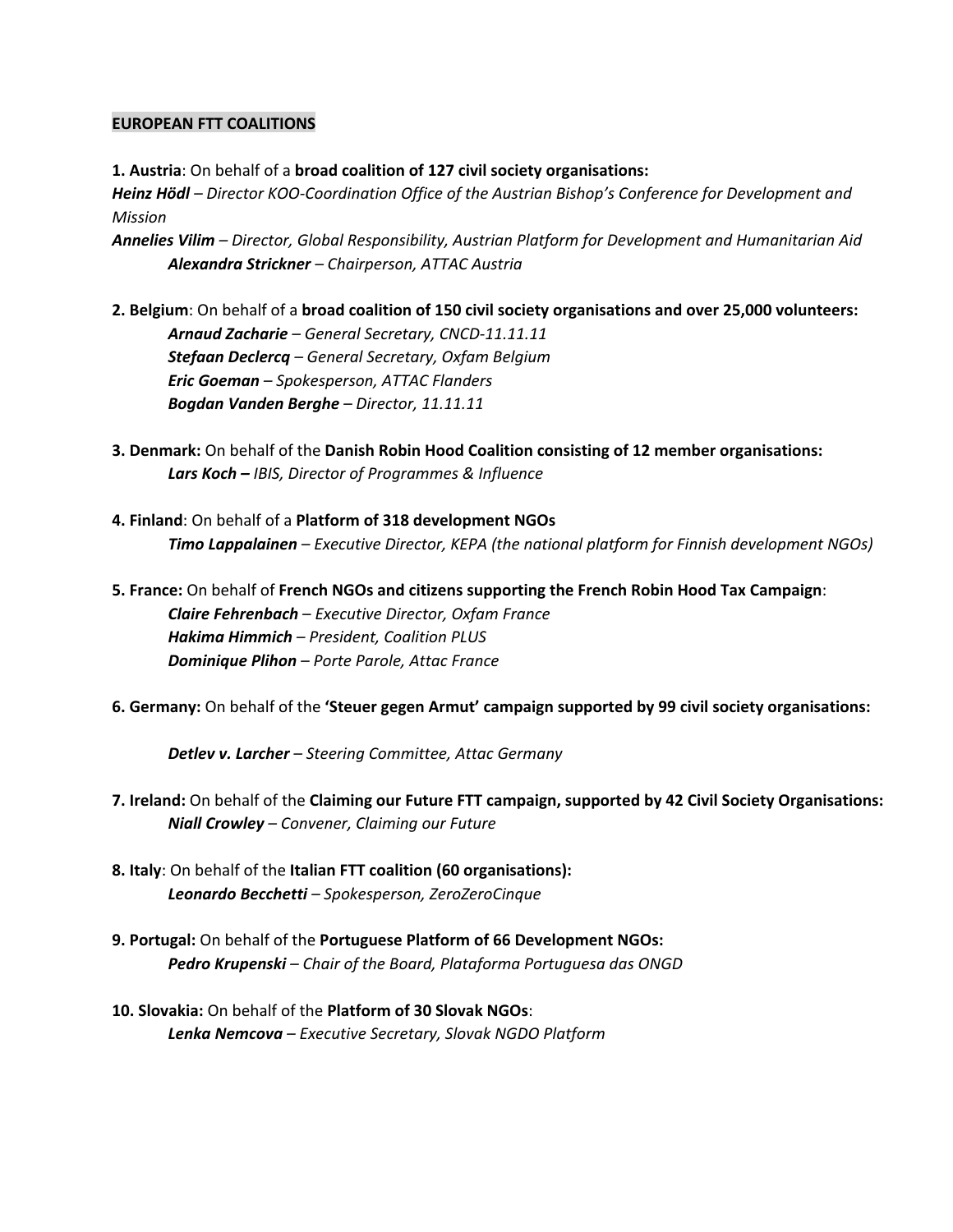**11. Spain:**On behalf of **La Plataforma ITF ¡YA!, Paraísos fiscales ¡NO! Supported by 14 CSOs + La Alianza Española por la Tasa Robin Hood, supported by 11 CSOs+ Plataforma Justicia Fiscal supported by 10 organisations, including three platforms:**

*Ricardo García Zaldívar– Spokesperson, Attac España Vanessa López– Executive Director, Salud por Derecho Miguel Gorospe* **–** *Coordinator, Campaña Justicia Fiscal*

**12. UK:**On behalf of the **Robin Hood Tax campaign, a coalition of 115 UK organisations:** *David Hillman– Director, Stamp Out Poverty / Robin Hood Tax Steering Group*

## **OTHER NETWORKS/COALITIONS**

**1. Action For Global Health (AfGH)**– a European CSO network representing over **30 NGO members**and national health platforms in **6 European countries and the EU** *Tim Roosen,Coordinator*

- **2. Arbeiterkammer Österreich (AK Europe) –** representing **3,4 million members** in Austria *Rudi Kaske,President*
- **3. Climate Action Network (CAN) Europe –**representing **130 member organisations** *Wendel Trio, Director*
- **4. CIDSE –**representing **17 Catholic Development organisations**in Europe and North America **Bernd Nilles, Secretary-General**
- **5. European AntiPoverty Network** representing more than **6,000 civil society organisations** across Europe *Fintan Farrell, Director*
- **6. European ATTAC Network (EAN)** representing **20 organizations in 20 countries**

**7. European Federation of Food, Agriculture and Tourism Trade Unions (EFFAT)**– defending more than **22 million workers**and representing **120 national trade unions**from **38 European countries** *Harald Wiedenhofer, General Secretary*

**8. European Federation of Public Service Unions (EPSU)**– representing **8 million European workers** *Jan Willem Goudriaan,General Secretary*

**9. European Trade Union Congress (ETUC)**– representing **45 million members**of **89 trade union organisations**in 39 European countries, and 10 European Trade Union Federations *Luca Visentini,General Secretary*

**10. Friends of the Earth Europe (FOEE)** – representing **more than 30 national organisations**and thousands of local groups